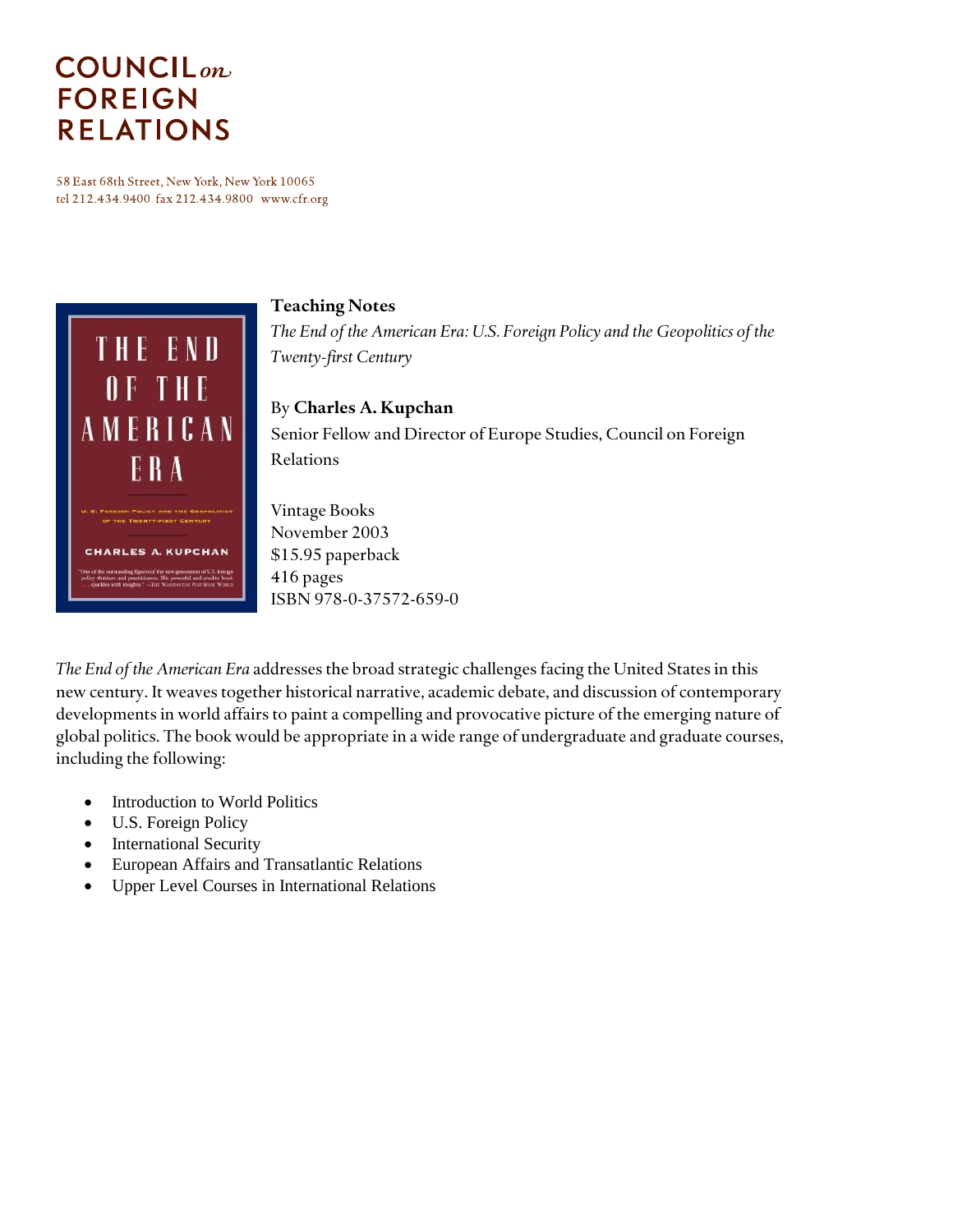## **Courses on Introduction to World Politics**

The book is written in a very accessible style and is therefore appropriate for survey courses. It also contains useful overviews of seminal historical periods, including the rise and decline of the Roman empire, Britain's imperial grand strategy, early American foreign policy, the Great Depression and its impact on Germany and Japan, and World War I, World War II, and the Cold War. One of the central themes is that global power is becoming more diffuse as Europe, China, India and others rise, necessitating that the United States prepare for a more multipolar world.

### **Discussion Questions**

- 1. What forces lie behind the rise and decline of great powers over time?
- 2. What are the key elements of grand strategy? How can great powers go about keeping their political, economic, and military commitments in equilibrium?
- 3. What lessons can the United States draw from the experiences of other great powers in managing global affairs?
- 4. Where are the geopolitical dividing lines of the twenty-first century most likely to fall? What can the United States do to prevent conflict from emerging along these fault lines?
- 5. How can the United States most effectively manage the transition from unipolarity to a world of multiple centers of power?

# **Courses on U.S. Foreign Policy**

The central focus of the book is U.S. foreign policy, past, present, and future. The early chapters lay out the policy challenges facing the United States. The book then draws on U.S. history to explore the political and ideological foundations of U.S. foreign policy, putting contemporary issues in a broader context. The concluding chapters offer concrete policy recommendations for the future.

### **Discussion Questions**

- 1. What are principal domestic influences on U.S. foreign policy? What role do ideology, political culture, and partisan politics play in shaping America's role in the world?
- 2. How can the United States. most effectively address the threat posed by international terrorism? To what degree should this threat be the centerpiece of U.S. grand strategy?
- 3. How should the United States go about integrating rising powers such as China into the international community?
- 4. What can be done to jump-start economic development and political liberalization in the developing world?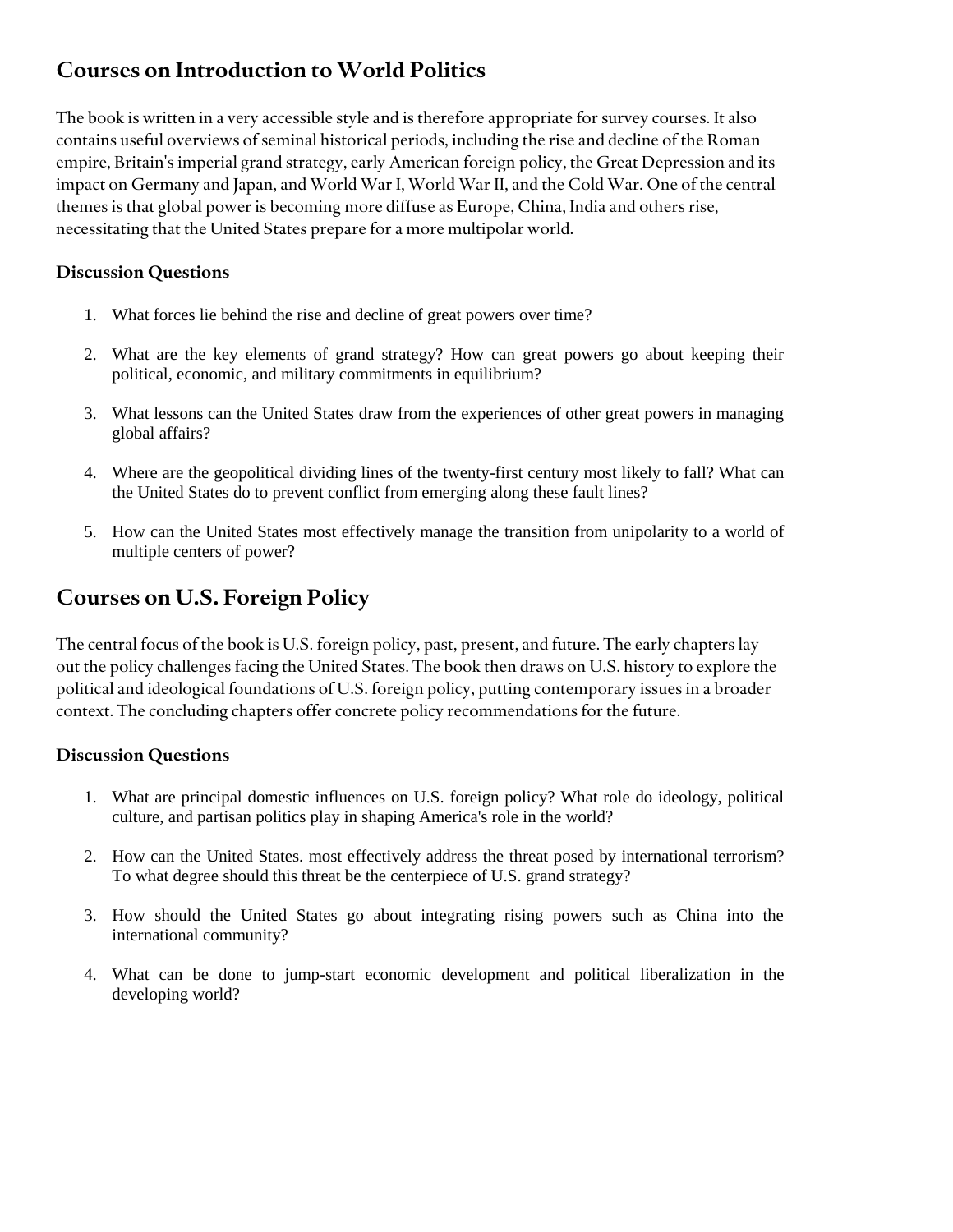### **Courses on International Security**

The book addresses the seminal security issues of the day, including: U.S. grand strategy, the impact of September 11 and international terrorism on foreign affairs, the consequences and lessons of the Iraq War, and the role of international institutions in promoting security cooperation.

#### **Discussion Questions**

- 1. What are the long-term consequences of the Iraq war of 2003? Has the United States demonstrated its unprecedented primacy or weakened its global influence by eroding its international legitimacy?
- 2. How effective is military force in achieving desired political outcomes? Should military force be used to help promote the spread of democracy?
- 3. In light of America's military primacy, are other countries more likely to balance against or bandwagon with American power? What attributes of American behavior might affect how others respond to U.S. power?
- 4. Is great power war obsolete or only in abeyance? What can the United States do to make sure that great power rivalry does not return?
- 5. What are the most effective military and non-military instruments for combating international terrorism?

### **Courses on European Affairs and Transatlantic Relations**

The book places considerable focus on the continuing integration of Europe, examining the evolution of the European Union (EU) and its impact on transatlantic relations. By examining the trajectory of the EU from a historical and comparative perspective, the analysis suggests that U.S. policymakers underestimate the geopolitical consequences of European integration.

#### **Discussion Questions**

- 1. What are the sources of recent discord across the Atlantic and what policy initiatives would help renew the Atlantic Alliance?
- 2. What forces have been driving European integration? Is the widening and deepening of the EU likely to continue, or is the enterprise reaching its limits?
- 3. Are the EU's growing geopolitical ambition and its gradual steps toward a more unified and capable foreign policy likely to improve or worsen its relations with the United States?
- 4. What are the long-term implications of the Iraq war for European integration and transatlantic relations?
- 5. Will the divide between "old" Europe and "new" Europe that emerged over the Iraq war weaken the union over the long run?